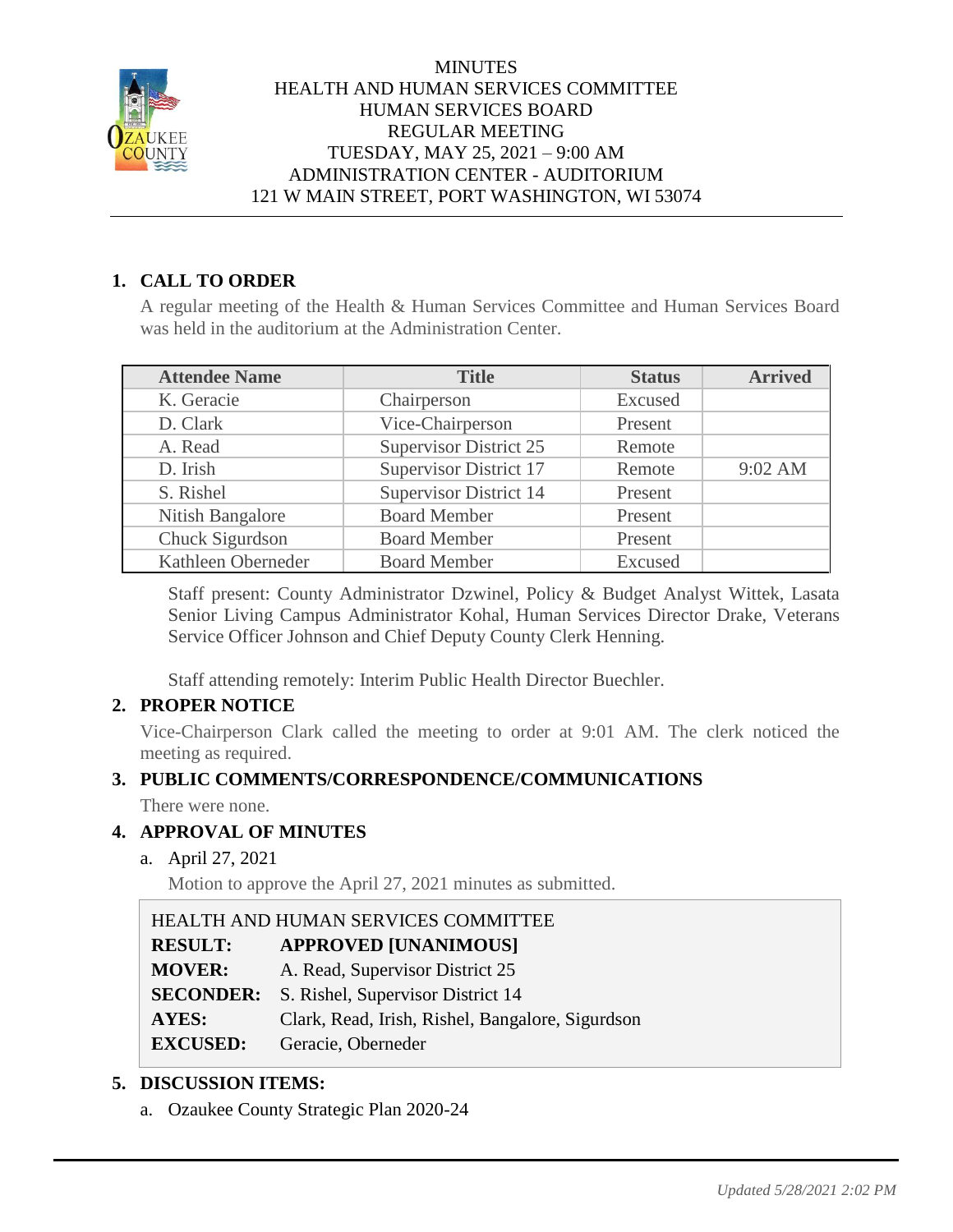Mr. Wittek explained that the Ozaukee County Strategic Plan 2020-2024 is comprised of six (6) strategic goals and reviewed Goal #1 - Enhance Safety for At-Risk Population. Mr. Wittek and Ms. Drake discussed the strategic objectives and performance indicators and metrics of each objective.

### b. Performance Management Metrics

Mr. Wittek shared the performance metrics while Mr. Johnson, Ms. Kohal, Ms. Buechler and Ms. Drake discussed the metrics measured in the Veterans Services Office, Lasata Campus, Public Health Department and Human Services Department respectively.

## **6. LASATA CAMPUS**

#### *a. Management/Financial/Informational Reports*

1. Lasata Campus Reports

Ms. Kohal reported on Lasata Care Center: census at 97, referrals, first vaccine clinic, marketing initiatives and projects, admissions and resignation of the Director of Nursing; Lasata Crossings: census at 57, Lasata Heights: census at 51 and preparation for apartment remodeling.

## **7. VETERANS SERVICES OFFICE**

#### *a. Management/Financial/Informational Reports*

1. Veterans Services Report

There were no questions.

#### **8. PUBLIC HEALTH**

#### *a. Action Items:*

1. Increase of Revenue Budget Amendment 2021 Wisconsin Beach Monitoring Program Grant

Motion to approve the increase of revenue budget amendment recognizing \$15,000 from the Wisconsin Department of Natural Resources to implement the 2021 Wisconsin Beach Monitoring Program. This budget amendment will move forward to the Finance Committee for further action.

| HEALTH AND HUMAN SERVICES COMMITTEE |                                                   |  |
|-------------------------------------|---------------------------------------------------|--|
| <b>RESULT:</b>                      | APPROVED AND FORWARDED [UNANIMOUS] Next:          |  |
|                                     | 5/27/2021 8:30 AM                                 |  |
| <b>MOVER:</b>                       | S. Rishel, Supervisor District 14                 |  |
|                                     | <b>SECONDER:</b> D. Irish, Supervisor District 17 |  |
| AYES:                               | Clark, Read, Irish, Rishel                        |  |
| <b>EXCUSED:</b>                     | Geracie                                           |  |
|                                     |                                                   |  |

### 2. Increase of Revenue Budget Amendment 2021-2022 COVID-19 Grant

Ms. Buechler was informed that the actual amount the Health Department has been granted is \$2,525,600.

Motion made by Supervisor Rishel, seconded by Supervisor Read to amend the revenue budget amendment to \$2,525,600.

Motion to approve the increase of revenue budget amendment, as amended, recognizing \$2,525,600 from the State of Wisconsin to provide continued COVID-19